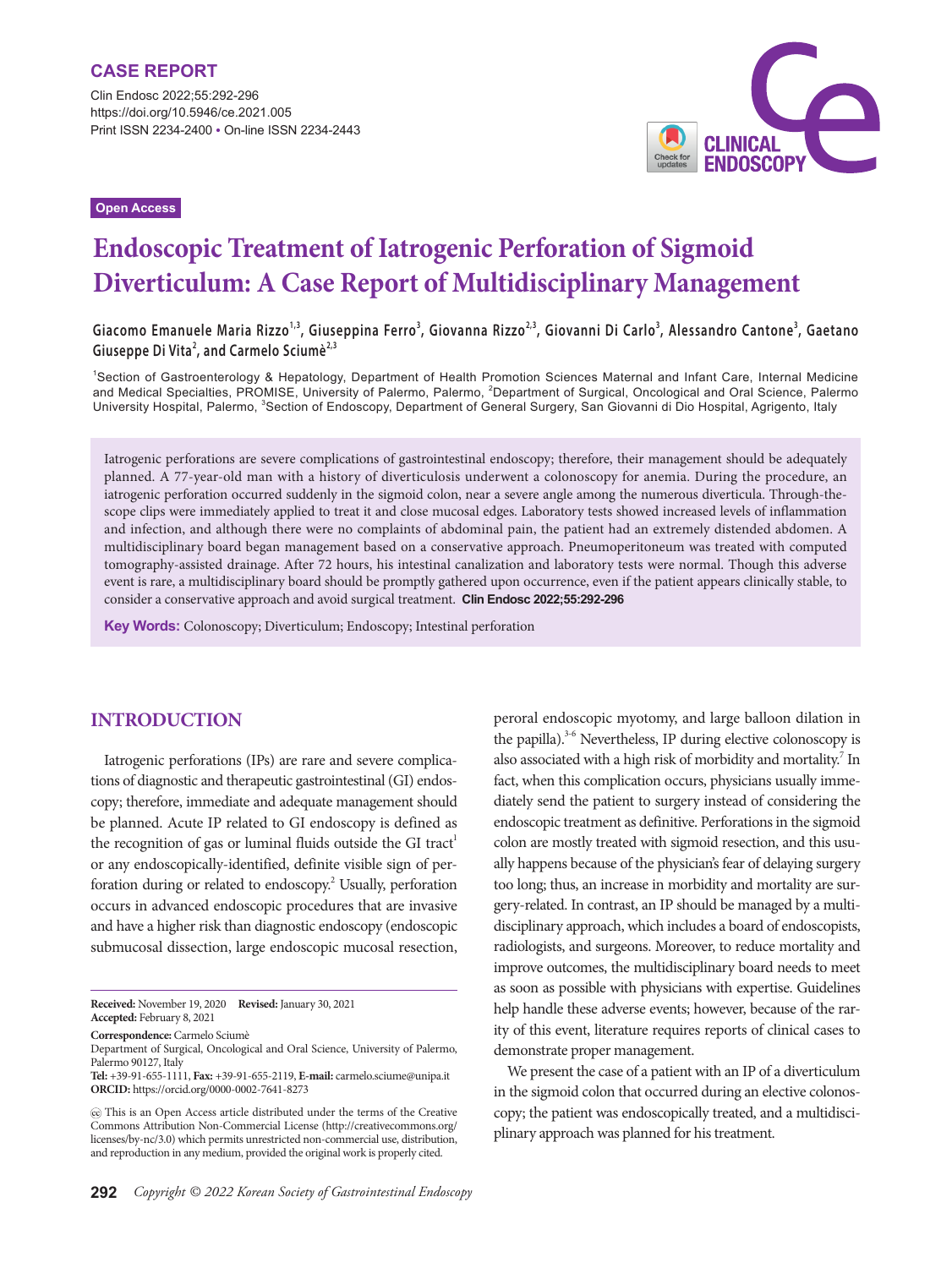### **CASE REPORT**

A 77-year-old Italian man with a history of diverticulosis was admitted to our hospital for a diagnostic colonoscopy for mild anemia (hemoglobin 10.5 g/L). He did not take any immunomodulatory or anticoagulation drugs; however, he took an anti-platelet drug (aspirin 100 mg once a day) for primary prophylaxis. He had no comorbidities. Diagnostic colonoscopy with carbon dioxide insufflation was performed by an expert endoscopist with an experience of more than 800 colonoscopies/year. Examination showed a clean intestinal lumen without fecal residue and normotrophic mucosa. Moreover, his sigmoid colon was found to have more than fifteen diverticula with a rigid lumen, corresponding to Diverticular Inflammation and Complication Assessment classification II.8 An IP of about 8-9 mm suddenly occurred in a diverticulum of the sigmoid colon, showing peritoneal breach in the colic



**Fig. 1.** Endoscopic view of the iatrogenic perforation. Colonoscopy shows the breach in diverticulum of sigmoid colon. The breach is characterized by an hole and peritoneal tissue.

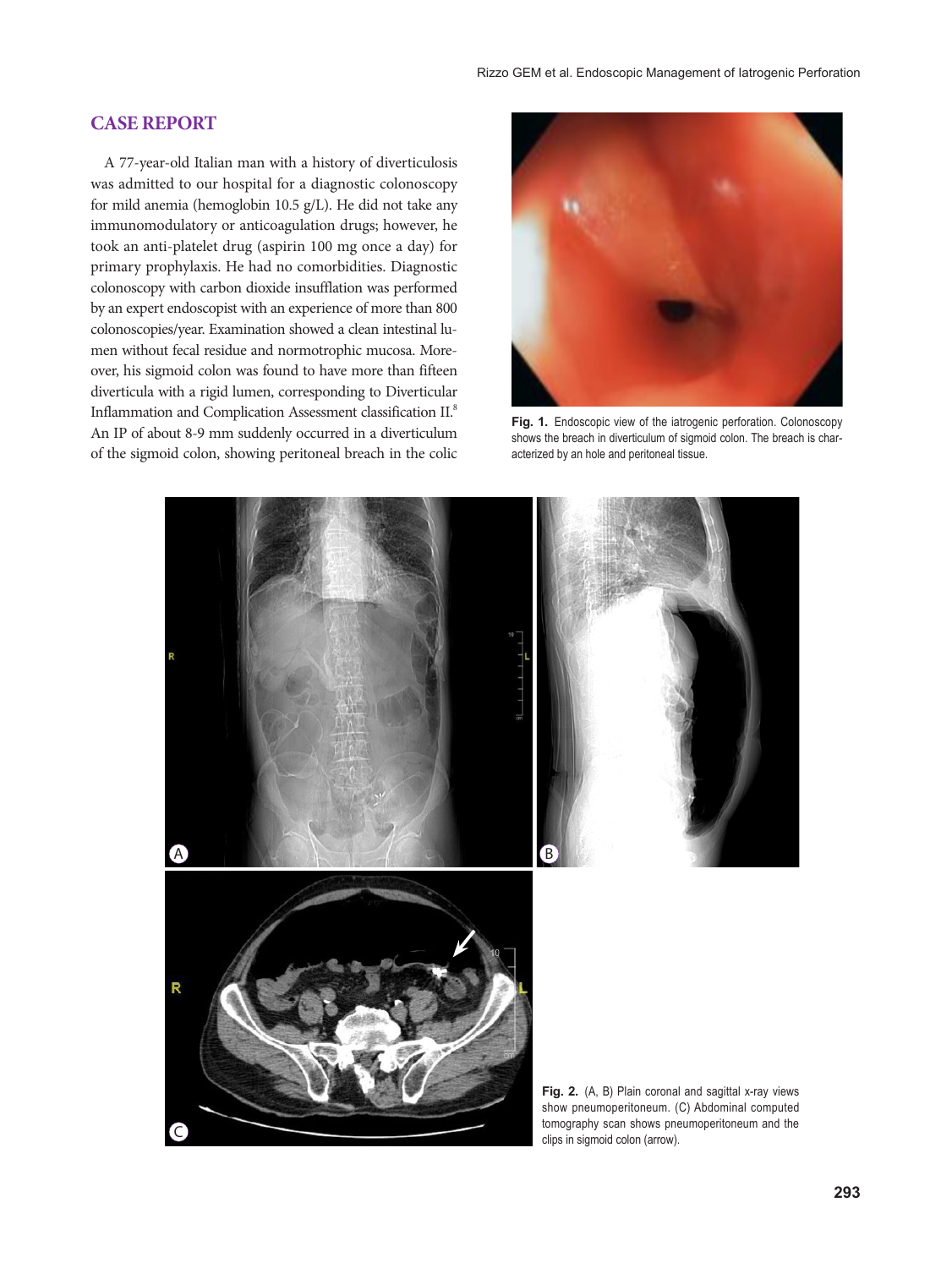



**Fig. 3.** Abdominal computed tomography scan after drainage of pneumoperitoneum. (A) View of clips in the sigmoid colon (arrow). (B) Point of insertion of Veres needle (arrow).

mucosa (Fig. 1). IP occurred due to a combination of events, including direct mechanical trauma caused by the movement of the tip of the colonoscope in the hole of the diverticulum during insertion and the presence of a weaker and pathological area (diverticula and rigidity of the lumen). Immediately, the breach was closed using four through-the-scope (TTS) clips, closing the mucosal edge. During the next 3 hours, the patient did not complain of abdominal pain, but only discomfort and bloating, despite an extremely distended abdomen. Therefore, he was hospitalized to monitor the clinical course. Urgent laboratory tests (within 3 hours) showed an increase in white blood cell count (WBC,  $12500/\mathrm{mm}^3$ ), with 88% neutrophils, 149 mg/L C-reactive protein (CRP), and 2.28 ng/mL procalcitonin. Although the patient met the criteria for sepsis, he was hemodynamically stable with a heart rate of 80 beats per minute and blood pressure of 123/72 mmHg; hence, it was unclear whether the surgical approach was still necessary. A computer tomography (CT) scan was performed, showing massive pneumoperitoneum without any other sign of peritonitis (Fig. 2). However, a multidisciplinary board composed of endoscopists, radiologists, and surgeons analyzed the patient's condition due to the possibility of immediately undergoing surgery despite endoscopic treatment. Ultimately, management was established and based on a conservative approach with a wait-and-see strategy: fasting and intravenous alimentation; antibiotic treatment with a combination of piperacillin/ tazobactam, fluoroquinolones, and metronidazole; and continuous monitoring of clinical, laboratory, and vital signs. Between 12 and 24 hours later, despite stable vital signs, no fever, and a slight improvement in laboratory tests (WBC, 11000/ mm<sup>3</sup>; 85% neutrophils; CRP, 142 mg/L; and procalcitonin 1.81 ng/mL), the patient developed moderate abdominal pain,

probably secondary to massive pneumoperitoneum, which had not decreased in volume. Therefore, it was drained with CT assistance using a spring-loaded needle (Veres needle) to reduce distension and avoid development of compartment syndrome (Fig. 3). After 48 hours, the patient did not complain of any discomfort or other abdominal signs; therefore, he started oral liquid alimentation, following the 2017 World Society of Emergency Surgery recommendation.<sup>9</sup> In 72 hours, laboratory tests showed further improvement (WBC, 9500/ mm<sup>3</sup>; neutrophils, 85%; CRP, 60 mg/L; procalcitonin, 1.17 ng/ mL) with a stable clinical course and normal intestinal canalization; therefore, the patient was discharged and continued antibiotic treatment at home. A one-month follow-up showed good health, normal canalization, and laboratory tests.

# **DISCUSSION**

Colonoscopy-induced perforation (CIP) is a major complication with an incidence ranging from 0.06%-0.8%.<sup>10,11,12</sup> The first choice of treatment has always been surgery when peritonitis or fecal intraperitoneal materials are demonstrated.13 Nowadays, a proper stratification of patients is essential because peritonitis does not always occur and endoscopic treatment may be effective in some cases of IP (successful rate of 83.3% when perforation was immediately visualized by the endoscopist).<sup>2,11</sup> Because of the rarity of IP during a diagnostic colonoscopy, we present how a conservative approach may be considered in a case of perforation during a diagnostic colonoscopy. In fact, a conservative and wait-and-see strategy may avoid surgical treatment, reducing the risk of surgery and improving mortality and outcomes. However, it is essential to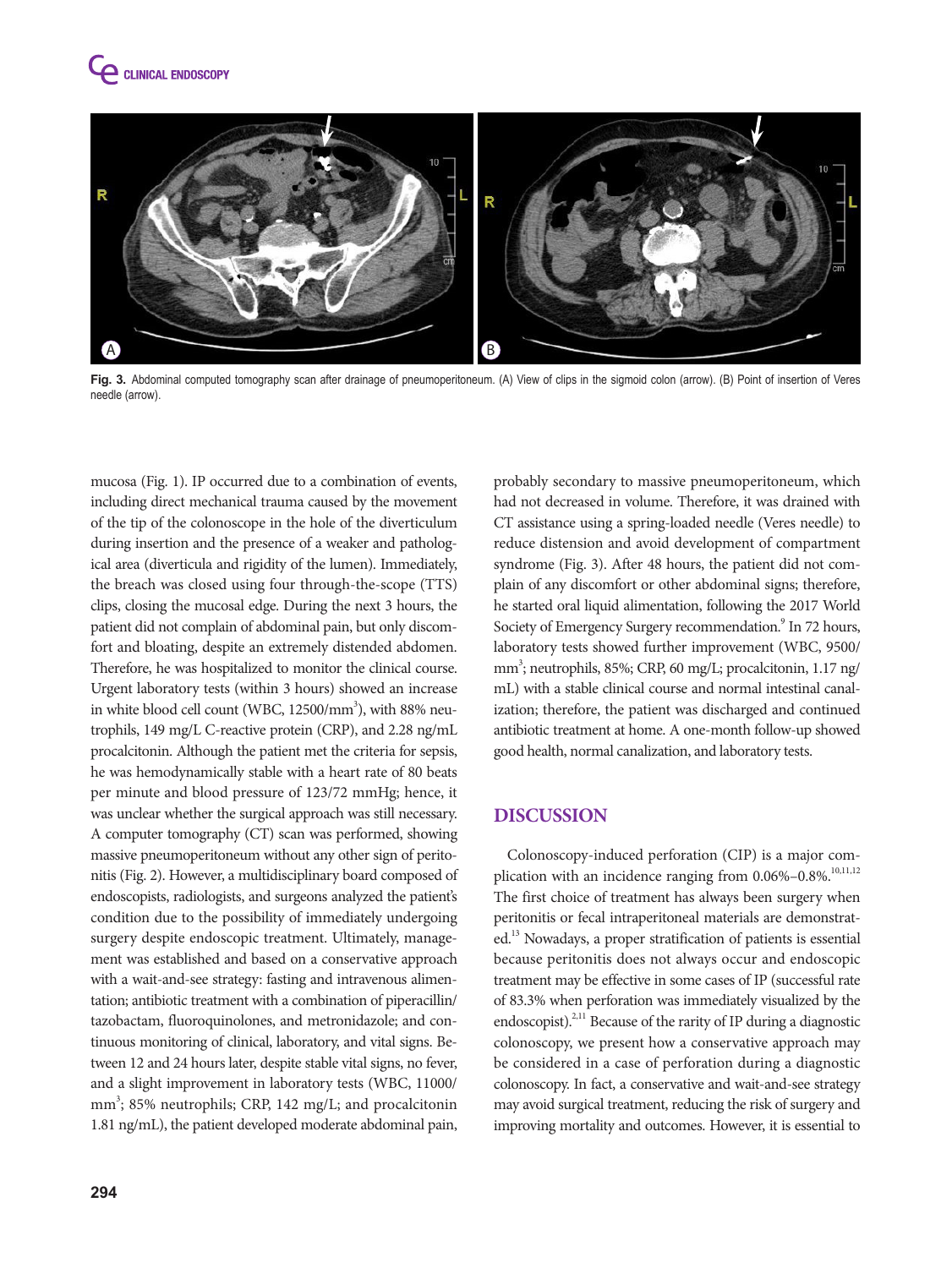properly stratify patients before choosing between surgery and endoscopy. Multivariate analysis showed that when IP occurs, old age (hazard ratio [HR], 6.603; 95% CI, 1.013–43.063), an American Society for Anesthesiologists score ≥3 (HR, 7.497; 95% CI, 1.187-47.363), and conversion from non-surgical to surgical procedures (HR, 33.204; 95% CI, 4.230–260.617) were independent predictors of poor outcomes (mortality and morbidity). Moreover, a perforation size >15 mm was a significant predictor for conversion.<sup>10</sup> Hence, it is important to avoid conversion, giving the proper indication from the beginning. As mentioned above, patients with peritonitis signs are immediately treated with surgery (usually with primary closure or bowel resection). In a retrospective, 16-year experience study, IP and consequent peritonitis after diagnostic colonoscopy mostly occurred in the sigmoid colon (76% of cases).<sup>14</sup> All patients in this study had surgical indications, but the less invasive laparoscopic-assisted surgical treatment was performed in only 32% of patients, while open surgery and open conversion was necessary in 60% and 8% of them, respectively, increasing surgery-related morbidity. Complications occurred in 36% of cases, with 8% re-perforation and 0% mortality, showing that surgery was effective in these patients. Our patient had good bowel preparation, no leakage of fluid or fecal content on CT scan, no signs of peritoneal irritation, a perforation size of <15 mm, and immediate identification of the perforation site. Our case supports the use of TTS clips as a reasonable choice in this setting if the perforation is less than 10-15 mm, and Over-The-Scope-Clips (OTSC) may be used as well.<sup>15-16</sup> The decision-making process is complicated, and the decision of our endoscopist's team was based on the size of the perforation, its inconvenient location (inside a diverticulum among diverticula in a rigid sigmoid colon), and the endoscopist's confidence in using TTS clips. Moreover, the OTSC system requires withdrawal of the endoscope and re-insertion after assembling the clipping system, which prolongs procedure time and makes it more difficult to relocate the IP, even if it is in the sigmoid colon. Another complicated point concerns risk factors for surgery within 24 hours after endoscopic clip closure. Cho et  $al^{17}$  showed large perforation (odds ratio [OR], 9.25), severe abdominal pain (OR, 4.30), fever (OR, 5.05), leukocytosis (OR, 6.58), and a large amount of free air in the peritoneum (OR, 4.05) to be risk factors.In our case, the patient had a small perforation, no fever, and only initial leukocytosis, while the abdominal pain and free air in the peritoneum disappeared completely after drainage of the pneumoperitoneum. The drainage of pneumoperitoneum was debated because of the use of carbon dioxide insufflation during colonoscopy, which is known to be safer and absorbed faster<sup>18</sup> than normal air in the case of perforation, resulting in reduction of the secondary deleterious effects of perforation.<sup>19,20</sup> The multidisciplinary board chose

the timing and strategy of treatment based on current literature.<sup>2,9</sup> Therefore, we continuously examined clinical signs and symptoms and serial blood samples, which showed a slight improvement, and we performed drainage between 12 and 24 hours of perforation because of the persistence of a high volume of intra-abdominal gas and abdominal pain, resulting in resolution of the latter.

In conclusion, we recommend a multidisciplinary approach in the cases of CIP in which endoscopic treatment may achieve a successful outcome. It is essential to properly identify patients who may benefit from a conservative treatment and continuously monitor their clinical, laboratory, and hemodynamic parameters to avoid delays in conversion to surgical treatment.

#### Conflicts of Interest

The authors have no potential conflicts of interest.

#### Funding

None.

#### Author Contributions

Conceptualization: Giacomo Emanuele Maria Rizzo Data curation: GEMR Formal analysis: GEMR Methodology: GEMR, Giovanna Rizzo Project administration: GEMR, CS Resources: Giuseppina Ferro, GR Software: Giovanni di Carlo, Alessandro Cantone, GF Supervision: Carmelo Sciumè Validation: CS Visualization: GF, GDC, CS Writing-original draft: GEMR Writing-review & editing: GF, GR, Gaetano Giuseppe Di Vita, CS

#### ORCID

| Giacomo Emanuele Maria Rizzo | https://orcid.org/0000-0001-9335-6740 |
|------------------------------|---------------------------------------|
|                              |                                       |
| Giuseppina Ferro             | https://orcid.org/0000-0002-8106-1336 |
| Giovanna Rizzo               | https://orcid.org/0000-0002-4204-0735 |
| Giovanni Di Carlo            | https://orcid.org/0000-0003-4891-5958 |
| Alessandro Cantone           | https://orcid.org/0000-0001-6953-6127 |
| Gaetano Giuseppe Di Vita     | https://orcid.org/0000-0003-0311-3089 |
| Carmelo Sciumè               | https://orcid.org/0000-0002-7641-8273 |
|                              |                                       |

## **REFERENCES**

- 1. Raju GS, Saito Y, Matsuda T, Kaltenbach T, Soetikno R. Endoscopic management of colonoscopic perforations (with videos). Gastrointest Endosc 2011;74:1380-1388.
- 2. Paspatis GA, Arvanitakis M, Dumonceau JM, et al. Diagnosis and management of iatrogenic endoscopic perforations: European Society of Gastrointestinal Endoscopy (ESGE) Position Statement - Update 2020. Endoscopy 2020;52:792-810.
- 3. Toyonaga T, Man-i M, East JE, et al. 1,635 Endoscopic submucosal dissection cases in the esophagus, stomach, and colorectum: complication rates and long-term outcomes. Surg Endosc 2013;27:1000-1008.